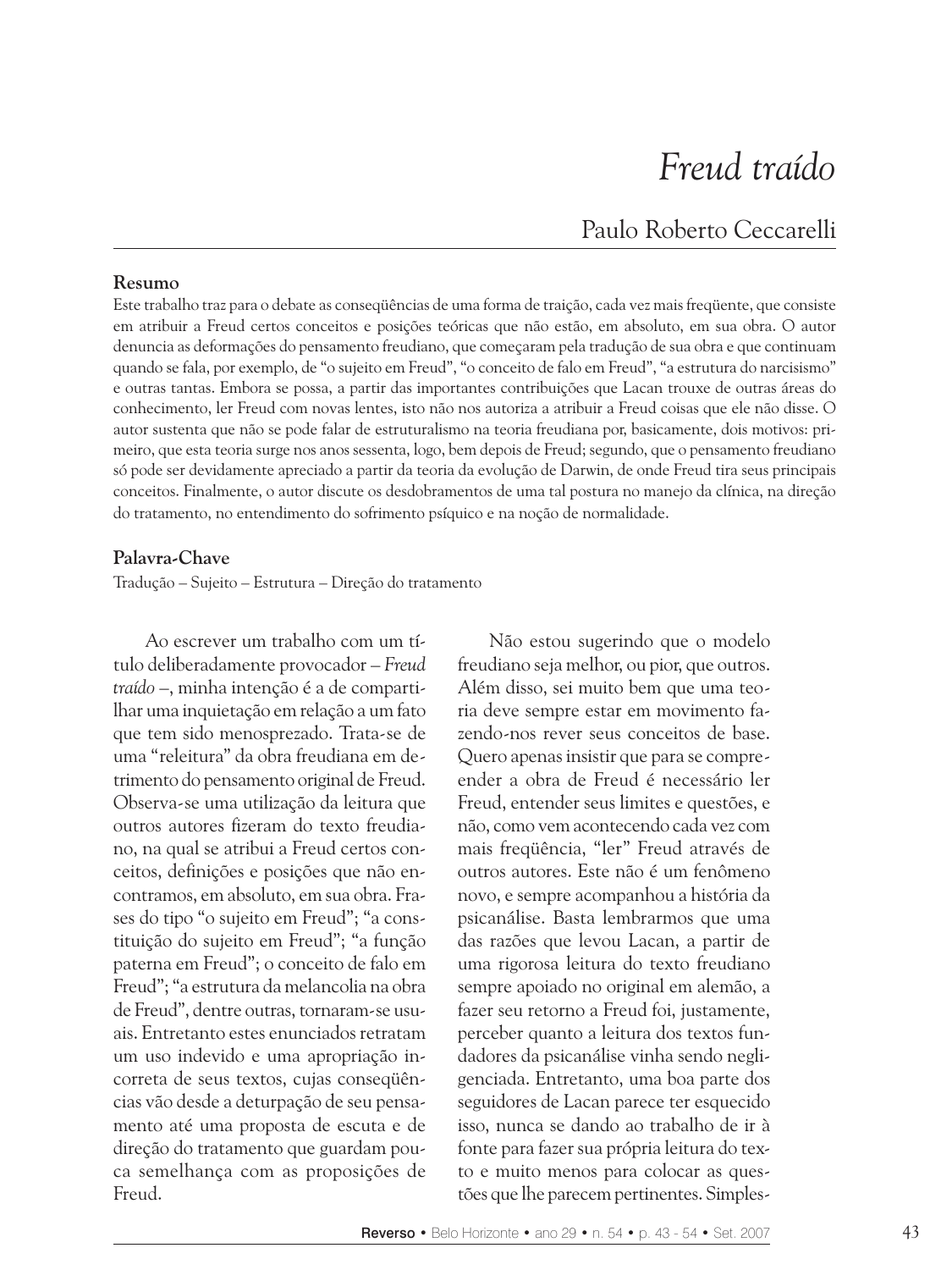mente repetem a interpretação de Lacan do texto freudiano, sem a mínima e necessária curiosidade de ver em que contexto da obra aquela passagem foi escrita.

Um texto enquanto não for lido não existe. É um texto morto que necessita de alguém que o ressuscite, o que é feito pelo ato de apropriação do texto. Toda apropriação leva, invariavelmente, a uma interpretação a partir do efeito transferencial – que pode transformar-se em movimento ideológico – que o texto provoca no leitor. Talvez o exemplo mais conhecido seja a Bíblia cuja leitura, para citar apenas o Novo Testamento, deu origem às inúmeras interpretações que sustentam as várias vertentes do cristianismo, cada uma delas reivindicando ser a detentora da Verdade.

Os textos psicanalíticos não estão ao abrigo deste destino. É por isso que nenhum leitor de Freud pode pretender ocupar o lugar daquele que possui a chave secreta que permite leitura mais próxima da do mestre de Viena, e cair em afirmações vaidosas do tipo "o que Freud quis, de fato, dizer nesta passagem é ..."

O presente trabalho retrata o início de uma pesquisa bem mais profunda que um tema de tal envergadura exige. Nele, tratarei apenas alguns pontos dos citados acima. Espero levar o debate para uma esfera mais ampla a fim de darmos prosseguimento ao novo e sempre necessário retorno a Freud.

Antes de iniciar a empreitada, gostaria de lembrar que a primeira das grandes traições que o texto freudiano sofreu talvez tenha sido a tradução da obra. A Edição Brasileira, ela mesma uma retradução da Standard Edition, é particularmente penosa. Embora os problemas que o leitor brasileiro enfrenta quando tem contato com o texto freudiano sejam por demais sabidos, gostaria de citar um exemplo emblemático que nos permite ter uma idéia da extensão do prejuízo. Trata-se da tradução do Wo Es war, soll Ich werden.

Na Standard Edition, houve o acréscimo, repetido pela Edição Brasileira, do artigo the que não existe em alemão: Where the id was, there the ego shall be. Em português, lê-se: Onde estava o id, ali estará o ego<sup>1</sup>. O acréscimo do artigo muda totalmente o sentido do alemão, como já o salientara Lacan<sup>2</sup>. A ausência do artigo no texto original leva a supor que Freud não quis, propositalmente, subjetivar nem o id nem o ego, como é o caso no texto Das Ich und das Es, aí, sim, O Ego e O Id, instâncias psíquicas da segunda tópica. Wo Es war, soll Ich werden não sugere uma transformação, uma transmutação, de uma substância (o id) em outra (o ego)<sup>3</sup>, mas, antes, denuncia a condição de significante do sintoma lá onde se era falado (Wo Es war). Revelando a verdade até então desconhecida ao Eu, este assume a sua herança tornando-se sujeito, no sentido gramatical do termo (soll Ich werden).

Outro erro grave em consequência, mas que foi corrigido na nova tradução que começa a aparecer diretamente do alemão das Obras Psicológicas de Sigmund Freud, foi a tradução do Ich por Ego e não por Eu, como deveria ser.

# A questão do Sujeito (Subjekt)<sup>4</sup>

Acredito que um dos pontos de maior desvio da obra freudiana esteja na utilização de sujeito. Com efeito, o uso da expressão "O sujeito em Freud" tornouse tão popular que poucos se preocupam em saber se, de fato, Freud utiliza a palavra sujeito e, quando o faz, o que ele designa com este termo.

<sup>1.</sup> FREUD, S. (1933) A dissecação da personalidade psíquica, Conf. XXXI. ESB, v. XXII, 1976, p. 102.

<sup>2.</sup> LACAN, J. La chose freudienne, Écrits, Paris: Seuil, 1966, p. 416.

<sup>3.</sup> GARCIA-ROZA, L. Freud e o inconsciente. Rio de Janeiro: Jorge Zahar, 8. ed., 1993.

<sup>4.</sup> A parte que se segue é inspirada, sobretudo, em BOM-PARD-PORTE, M. Le sujet. Paris: L'Esprit du Temps, 2006. & TORT, M. Fin du dogme paternel. Paris: Aubier, 2005.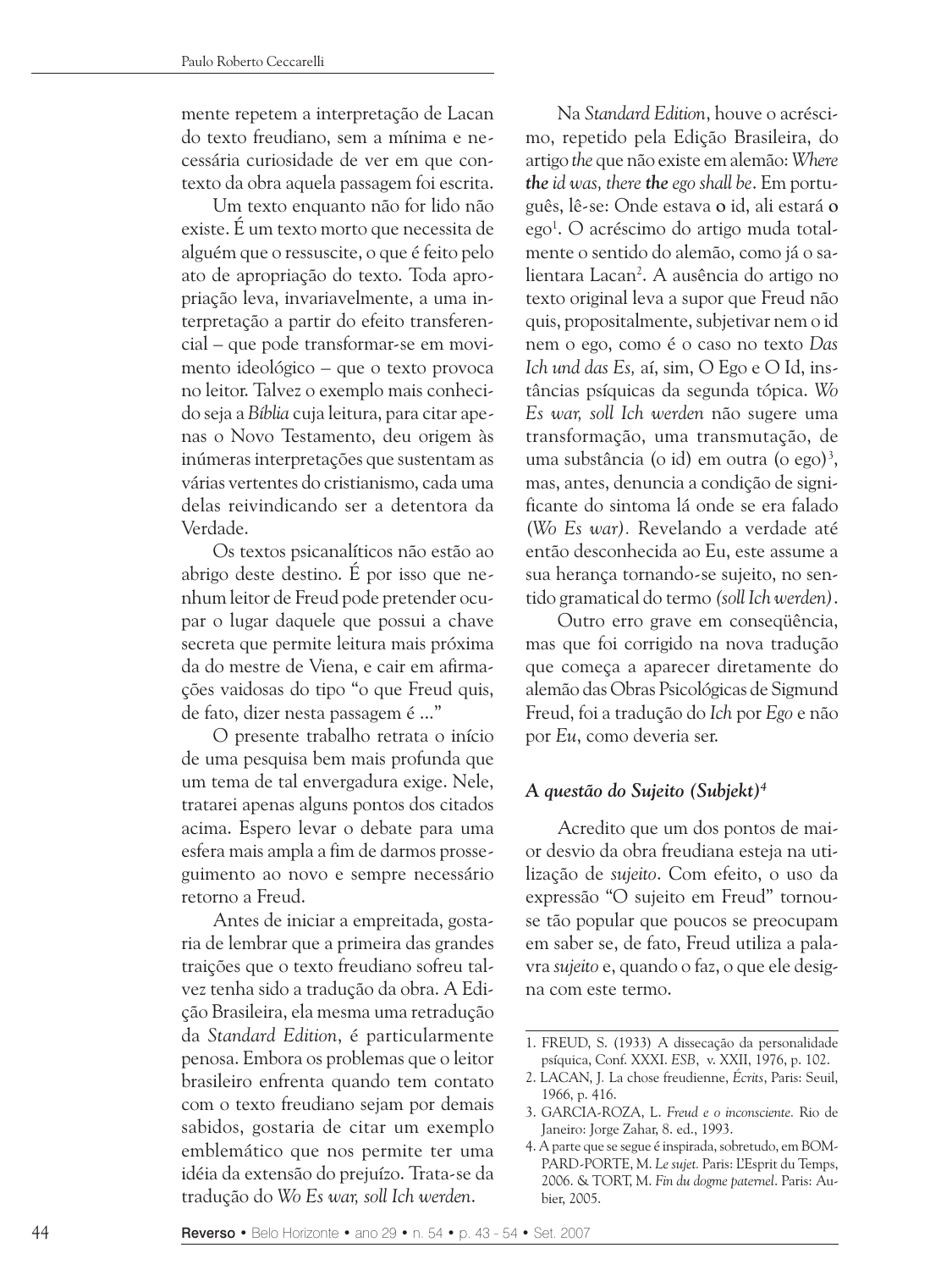A primeira observação é o uso do termo Subjekt na língua alemã. Foge ao escopo deste trabalho fazer uma extensa análise do uso da palavra Subjekt na língua de Freud. Quero apenas lembrar que onde lemos sujeito em português, o termo correspondente em alemão é, muitas vezes, Untertan e não Subjekt. Este último tem um uso bem mais restrito e descritivo. Expressões como "ser sujeito" ou "estar sujeito a" são ditas em alemão de outra maneira. Quando se trata do sujeito submisso, por exemplo a uma forma de dominação, a palavra em alemão é Untertan. Sujeito como tema de uma discussão é Gegenstand (Objeto) ou ainda Ziel (obje $tiv<sub>o</sub>$ ).

E em Freud? Ao longo de toda a sua obra a palavra sujeito (Subjekt) aparece apenas 28 vezes. Uma tal raridade, nas mais de seis mil páginas escritas por Freud, não pode passar despercebida fazendo-nos pensar em um ato deliberado de evitar o uso desta palavra tão cara à filosofia ocidental e à psicologia. Destas vinte e oito citações de sujeito, onze estão em "Os Instintos e suas Vicissitudes", sete em "Psicologia de Grupo e a Análise do Ego", e as outras dez espalhadas em diversos textos. O que se depreende da análise destas ocorrências é que Freud utiliza sujeito no sentido da forma gramatical ativa - o sujeito do verbo. Isto fica claro quando, por exemplo, discute a dinâmica das pulsões parciais: "A antítese ativo-passivo (Aktiv-Passiv) não deve ser confundida com a antítese sujeito-do-ego - objeto-do-mundo-externo (Ich-Subjekt – Außen-Objekt)"5. O egosujeito pode transformar-se em ego-objeto e tratar-se como trata outros objetos: observar-se, criticar-se, e fazer inúmeras coisas consigo mesmo<sup>6</sup>. Em frases como

"Quando eu penso que, outrora, eu fui uma criança", o Eu engloba, ao mesmo tempo, sujeito e objeto, além de ser constituído em uma dinâmica de auto-referência, e mesmo de contrários, que a palavra sujeito não expressaria<sup>7</sup>. Em "Psicologia de Grupo e a Análise do Ego", texto de referência para a compreensão dos processos de identificação, o Eu encarna o dinamismo psíquico de suas capacidades identificatórias. Esse dinamismo - sua possibilidade de movimentar-se na posição de sujeito, de verbo e de objeto - é particularmente evidenciado na parte V de "O Ego e o Id" intitulada As relações dependentes do Ego. Ali o Eu, compreendido em termos de identificações e movimentos pulsionais, mostra suas relações com o supereu. A passagem merece ser citada:

"A derivação do superego a partir das primeiras catexias objetais do id, a partir do complexo de Édipo, significa ainda mais para ele. Essa derivação, como já demonstramos, coloca-o em relação com as aquisições filogenéticas do id e tornao uma reencarnação de antigas estruturas do ego [Ichbildungen = formações do Eul que deixaram os seus precipitados atrás de si no id. Assim, o superego acha-se sempre próximo do id e pode atuar como seu representante vis-à-vis do ego. Ele desce fundo no id e, por essa razão, acha-se mais distante da consciência (consciousness) que o ego. Apreciaremos melhor estas relações voltandonos para certos fatos clínicos, que há muito tempo perderam sua novidade, mas que ainda aguardam um exame teórico"<sup>8</sup>.

É neste mesmo texto que Freud define o Eu de forma mais clara: "um precipi-

<sup>5.</sup> FREUD, S. (1933) Os instintos e suas vicissitudes. ESB, v. XIV. Rio de Janeiro: Imago, 1974, p. 155.

<sup>6.</sup> FREUD, S. (1914) Sobre o narcisismo: uma introdução. ESB, v.XIV, 1974 & FREUD, S. (1933) A dissecação da personalidade psíquica, Conf. XXXI, idem.

<sup>7.</sup> BOMPARD-PORTE, M. Le sujet. idem. p. 7.

<sup>8.</sup> FREUD, S. (1923) O ego e o id. ESB, v.XIX. Rio de Janeiro: Imago, 1976, p.64.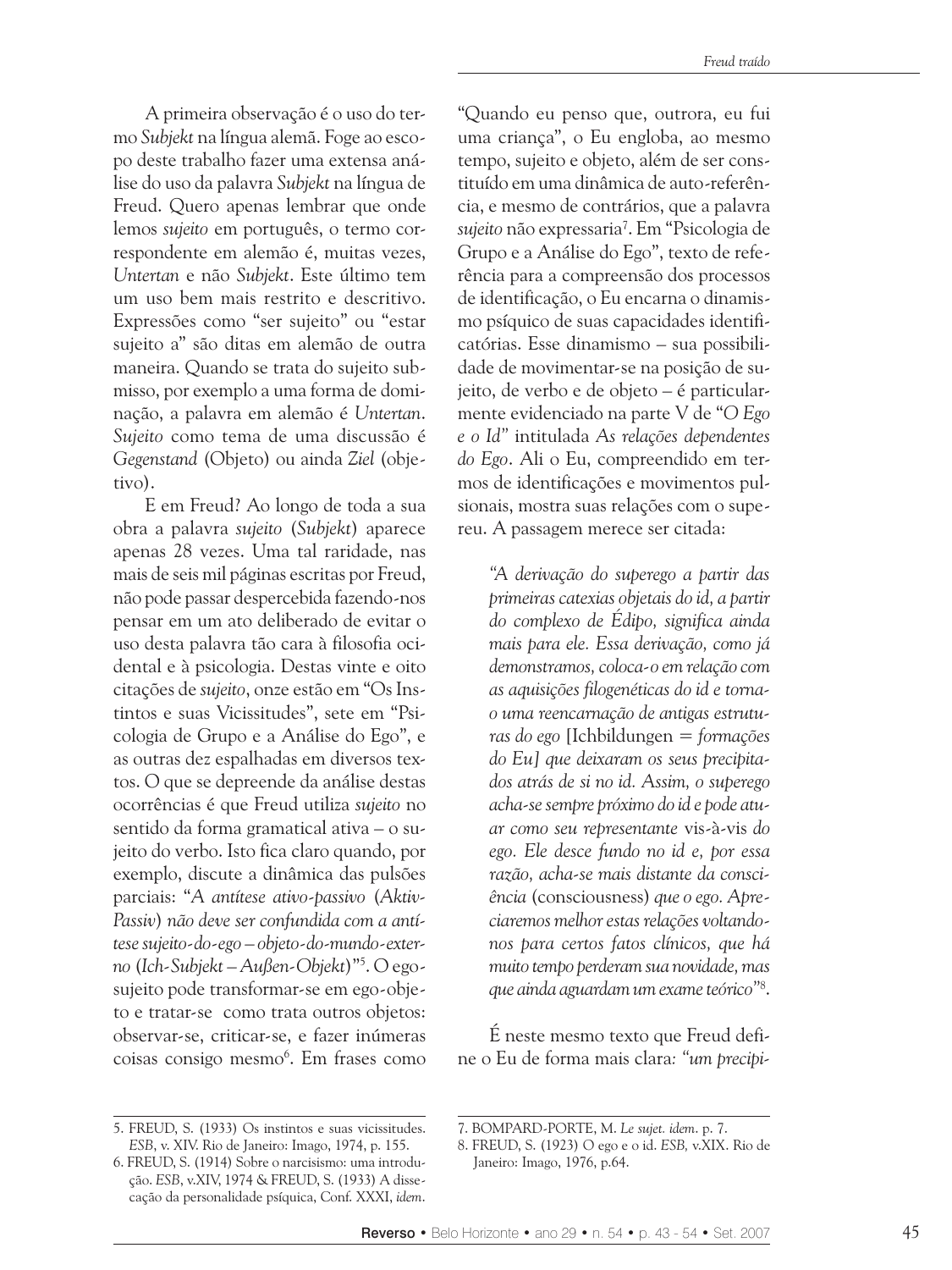tado de catexias objetais abandonadas (...) ele contém a história dessas escolhas de obieto"<sup>9</sup>. Pode, entretanto, acontecer que as identificações, resultado das escolhas de objeto, levem a melhor provocando uma "ruptura do ego", e ocasionando um estado patológico: "talvez o segredo dos casos daquilo que é descrito como 'personalidade múltipla' seja que as diferentes identificações aboderam-se sucessivamente da consciência"<sup>10</sup>. Quanto ao processo analítico, Freud o compreende em termos de movimentos pulsionais, reflexo da capacidade do Ego de rever seus investimentos libidinais que sustentam as identificações determinando, ao mesmo tempo, os limites deste processo. O trabalho analítico, escreve Freud. "não se dispõe a tornar impossíveis as reações patológicas, mas a dar ao Ego do paciente liberdade para decidir por um meio ou bor outro"<sup>11</sup>.

As considerações aqui esboçadas de forma reduzida nos dão um idéia da complexidade da formação da instância do Eu e da importância central dada a ela por Freud. Todo este assunto se complica ainda mais se levarmos em conta a participação da aquisição filogenética neste processo. Retomarei este ponto.

Uma das mais precoces descobertas freudianas é a pluralidade dos atores psíquicos, o que só pode ser conceituado de um ponto de vista da dinâmico. Tal dinâmica, entretanto, se opõe radicalmente à noção de sujeito, ainda que dividido. Esta noção parece ser insuficiente para abarcar o dinamismo pulsional e, consequentemente, a diversidade das funções psíquicas responsáveis pela interface mundo exterior, psíquico e corporal as quais, para Freud, são apreendidas pelos diversos aspectos do Eu.

A noção de sujeito foi introduzida na teoria psicanalítica, todo sabemos, por Lacan. Não se trata, em absoluto, de negar as contribuições que esta noção trouxe para a psicanálise mas, antes, de questionar que escuta, e que direção do tratamento, nos trazem os caminhos abertos por esta aquisição. Por exemplo, em relação à perversão, discuto, em um artigo publicado na Reverso<sup>12</sup>, os desdobramentos clínicos da noção de sujeito. Lá, sustento que a possibilidade, ou não, da análise de um perverso depende da teoria que sustenta a noção de sujeito com a qual o profissional trabalha.

Não é por acaso que, a partir de Lacan, a filosofia ganhou um lugar de destaque na psicanálise. A noção de sujeito de subjetividade, de subjetivação - é tributária de posições filosóficas que remontam a Aristóteles. Entretanto, Santo Agostinho e, mais tarde, os teólogos da Idade Média modificaram radicalmente a noção aristotélica de sujeito criando, assim, as bases filosóficas e psicológicas de um sujeito cuja unicidade tem como referência o Deus do cristianismo. Ainda que Lacan tenha recurso a outros filósofos e introduza noções como alienação e separação cunhando o "sujeito dividido", sua fonte é de inspiração agostiniana<sup>13</sup>.

Por minha parte, acredito que uma das razões do sucesso da psicanálise de orientação lacaniana deve-se justamente à introdução maciça na teoria freudiana tanto das contribuições da filosofia quanto de outras noções tão caras à cultura ocidental monoteísta, produzindo o que chamo de "cartesianização" da psicanálise. O expoente máximo desta nova leitura é a tentativa de apreensão do funcionamento inconsciente através de fórmulas da ma-

<sup>9.</sup> FREUD, S. (1923) O ego e o id. Idem, p. 43.

<sup>10.</sup> FREUD, S. (1923) O ego e o id. Idem, p. 45.

<sup>11.</sup> FREUD, S. (1923) O ego e o id. Idem, p.67, nota. (sublinhado no original)

<sup>12.</sup> CECCARELLI, P. R. Perversões e suas versões. In: Reverso, ano 27, n.52, Revista do Círculo Psicanalítico de Minas Gerais, p.43-50, 2005.

<sup>13.</sup> BOMPARD-PORTE, M. Le sujet. Paris: L'Esprit du Temps, 2006, p. 5 e seg.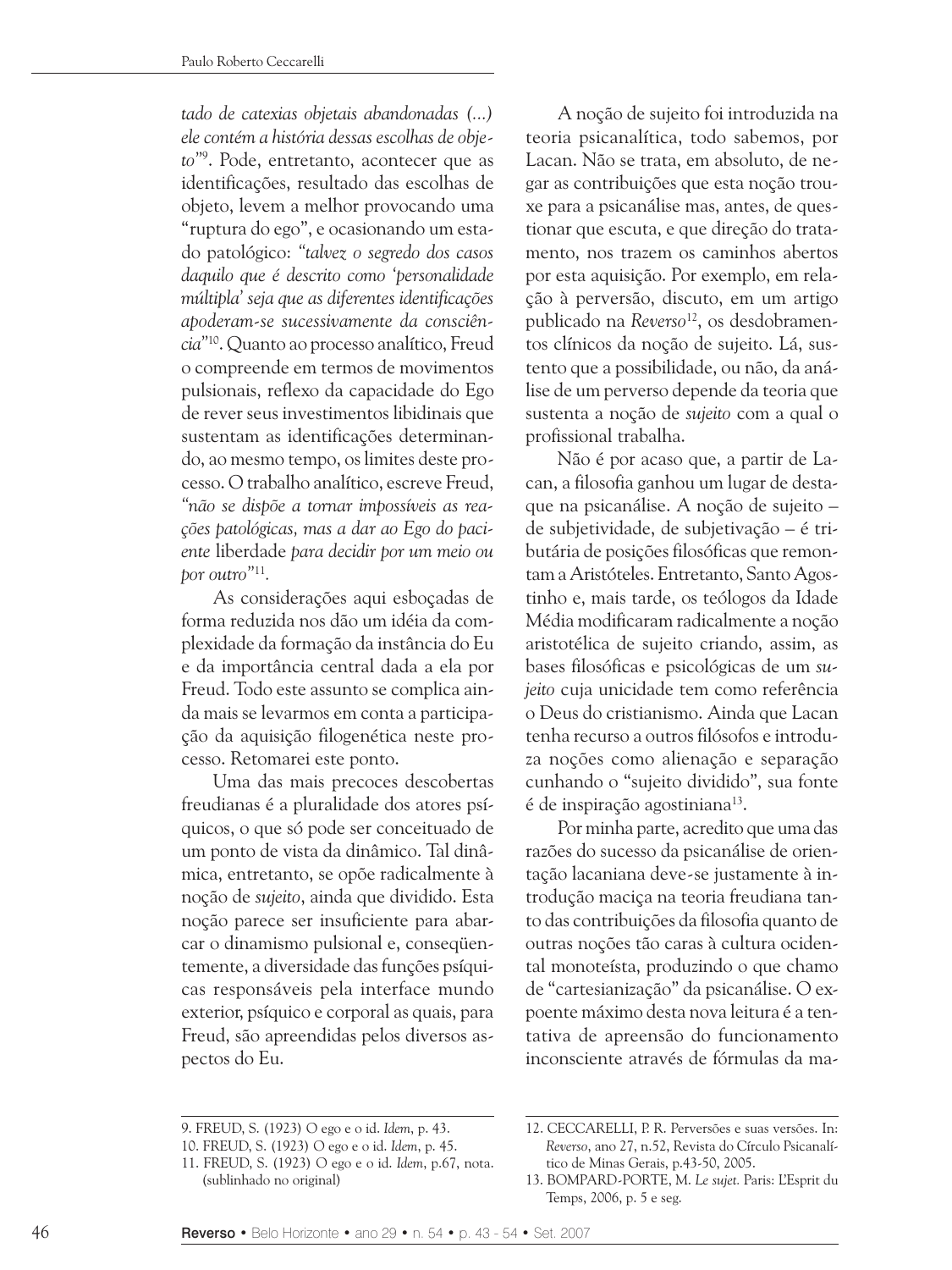temática e da lógica. Ao fazer isto, entretanto, a teoria psicanalítica mudou a sua "visão de mundo" (Weltanschauung), embora saibamos as reservas de Freud sobre este ponto. Não deixa de ser curioso que para Freud filosofia é um dos três poderes, ainda que não à altura da religião, que poderiam competir com a ciência. Mesmo não influenciando diretamente a "grande massa da humanidade", sendo objeto de interesse de "um pequeno número de pessoas da camada superior de intelectuais, e dificilmente compreensível para alguém mais", a filosofia, como a religião, apega-se

> "à ilusão de ser capaz de apresentar um quadro do universo que seja sem falhas e coerente, embora tal quadro esteja fadado a ruir ante cada novo avanco em nosso conhecimento. Perde o rumo com seu método de superestimar o valor epistemológico de nossas operações lógicas e ao aceitar outras fontes de conhecimento, como a intuição" 14.

Além disso, não passará despercebido ao leitor de Freud, em Freud, sua escancarada preferência por poetas e escritores, contra as pouquíssimas citações de filósofos, quando quer ilustrar um tema no qual está trabalhando. Ele sempre consultou os poetas para melhor compreender a alma humana: isto faz uma grande diferença.

## Freud e Darwin

Para compreendermos a gênese do aparelho psíquico (seelischer Apparat) em Freud, temos que levar em conta a grande influência da teoria da evolução de Charles Darwin no pensamento freudiano. O contato de Freud com a teoria da evolução, que o marcou profundamente, começou bem cedo, quando estudava no Gymnasium de Viena entre 1865 e 1873. Em "Um Estudo Autobiográfico", Freud escreve que "as teorias de Darwin, que eram então de interesse atual, atraíram-me fortemente pois ofereciam esperanças de extraordinário progresso em nossa compreensão do mundo"<sup>15</sup>. Para Freud, o darwinismo era tão importante, que ele inseriu o "estudo da evolução" no programa de formação de psicanalistas. Em uma de suas conferências - A questão de uma "Weltanschauung" –, Freud parece orgulhoso ao dizer que: "já era nascido quando Charles Darwin publicou seu livro sobre a origem das espécies" 16.

A história da teoria evolucionista começa a tomar forma com Georges-Louis Leclerc, o Conde de Buffon (1707-1788). No século XVIII a maioria dos naturalistas acreditava que o mundo tinha alguns milhares de anos, e que as espécies foram criadas separadamente e organizadas segundo uma hierarquia imutável na qual os humanos se posicionavam logo abaixo dos anjos. Para Buffon, interpretar significava entender a história. E, a despeito das censuras da Igreja, ele não usou a Bíblia como guia para a história. Ao invés disso, Buffon utilizou-se da nova física de Isaac Newton para conjeturar como a matéria em movimento teria formado nosso planeta. Em 1801 o naturalista francês Iean-Baptiste Pierre Antoine de Monet, o Chevalier de Lamarck, deu um importante passo conceitual ao propor uma teoria abrangente da evolução. Mas, a grande virada que revolucionaria a compreensão da origem do homem - A Origem das Espécies - foi apresentada em 1859 por Charles Darwin na Linnean Society em Londres.

(É digno de nota que, da mesma forma que o material bruto utilizado por

<sup>14.</sup> FREUD, S. (1925) Um estudo autobiográfico. ESB, v.XX, 1976, p. 19.

<sup>15.</sup> FREUD, S. (1925) Um estudo autobiográfico. ESB, v.XX, 1976, p. 19.

<sup>16.</sup> FREUD, S. (1933) A questão de uma "Weltanschauung". ESB, v.XXII, 1974, p. 210.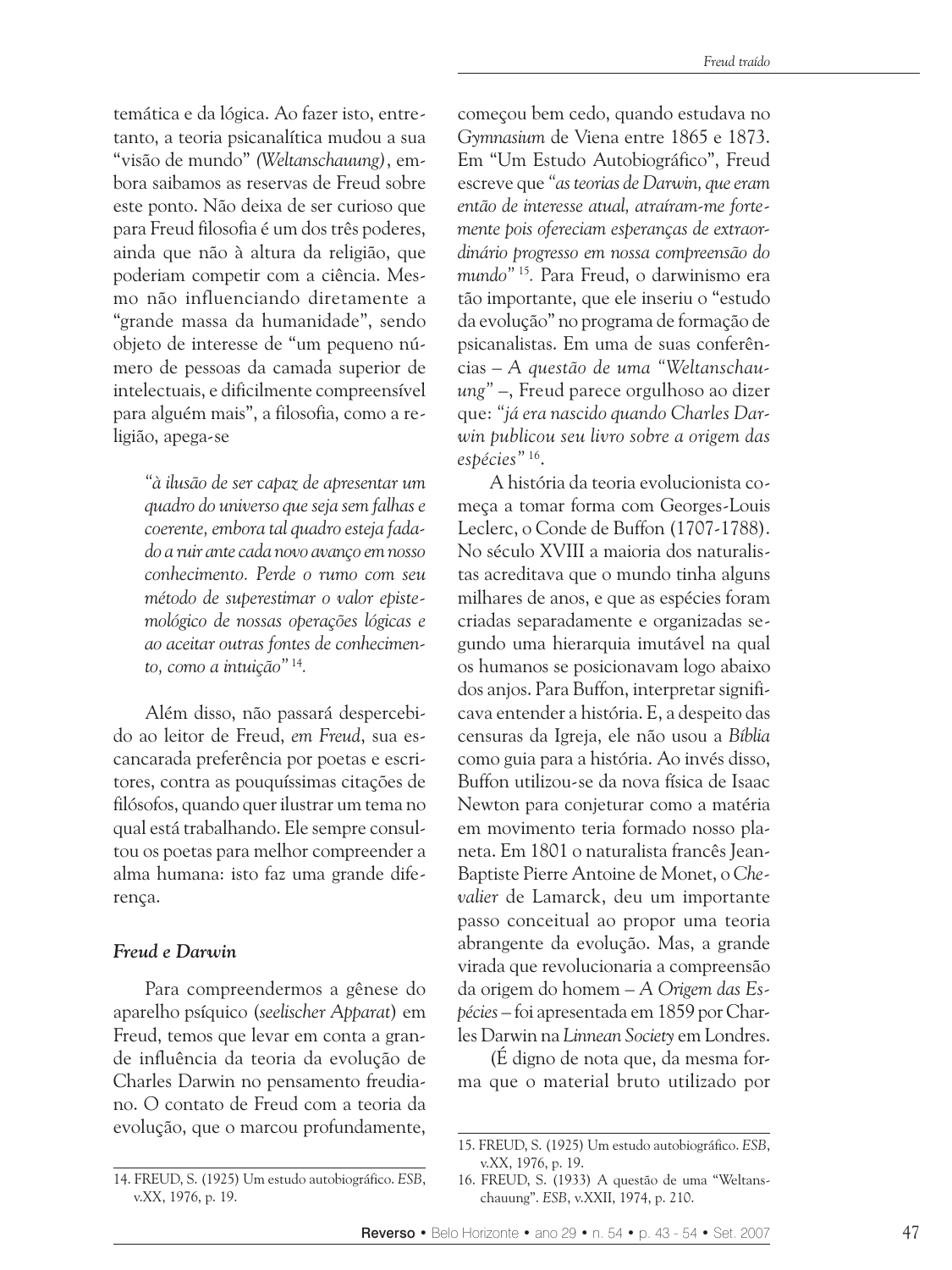Darwin em sua obra já estava disponível há décadas, o material utilizado por Freud em sua postulação sobre o inconsciente também já era conhecido. Mas, foi necessário o papel catalisador desses dois gênios para dar um sentido – na dupla acepção da palavra - a todo este material.)

Curiosamente, ou lamentavelmente, cada vez menos se leva em conta a participação da herança filogenética na compreensão da formação do psiquismo. Porém, em Freud, as ambivalências emocionais, a agressividade, a severidade do superego, os elementos constitutivos de complexo de Édipo, a angústia de castração, o acervo das fantasias primitivas, e outros tantos elementos fundadores e fundantes no desenvolvimento psicossexual, todos eles, sem exceção, são trabalhados a partir da heranca filogenética. O desenvolvimento bifásico da vida sexual do homem, que leva Freud a especular que "algo momentoso deve ter ocorrido nas vicissitudes da espécie humana"<sup>17</sup>, é um "precipitado histórico", uma "herança do desenvolvimento cultural tornado necessário bela éboca glacial"<sup>18</sup>. E mesmo em seus textos mais tardios, a importância dada ao ponto de vista filogenético continua presente. Apenas um exemplo: em "O Mal-Estar na Civilização", tecendo considerações sobre a severidade do superego, Freud faz um observação surpreendente, e de certa forma nova, em relação à origem dessa severidade:

"A experiência mostra, contudo, que a severidade do superego que uma crianca desenvolve, de maneira nenhuma corresponde à severidade de tratamento com que ela própria se defrontou. (...) quando uma criança reage às primeiras grandes frustrações instintivas com uma agressividade excessivamente forte e um superego correspondentemente severo, ela está seguindo um modelo filogenético e indo além da reação que seria correntemente justificada, pois o pai dos tempos pré-históricos era indubitavelmente terrível e uma quantidade extrema de agressividade lhe pode ser atribuída. Assim, se passarmos do desenvolvimento individual para o desenvolvimento filogenético, as diferenças entre as duas teorias da gênese da consciência ficam ainda menores"<sup>19</sup>.

Além disso, outros pontos centrais para a compreensão do pensamento freudiano, como a defesa orgânica responsável pela "raiz mais profunda do recalque sexual"<sup>20</sup>, as conseqüências evolutivas para a espécie devido à adoção da posição bípede que propiciou a passagem da primazia do olfativo (instinto), para a primazia do visual (pulsão), agora independente da periodicidade, tudo isso só faz sentido à luz da teoria da evolução.

É nesta perspectiva que o mito da horda primitiva, tal como apresentado em "Totem e Tabu", é o final da Odisséia do "tornar-se humano", que começa por um outro mito, o da catástrofe ecológica, descrito em "Neuroses de Transferência: uma Síntese". Lá, Freud descreve, sempre tendo a dinâmica pulsional como elemento catalisador, os processos que levam à formação do aparelho psíquico (seelischer Apparat). Neste modelo, retomado várias vezes ao longo de sua obra, o Eu constitui-se como uma modificação do Isso: uma evolução adaptativa, no sentido darwiniano, para enfrentar a violência à qual o primata do homem se viu exposto quan-

<sup>17.</sup> FREUD, S. (1926) Inibicões, sintoma e angústia. ESB, v.XX, 1976, p. 179.

<sup>18.</sup> FREUD, S. (1923) O ego e o id. ESB, v.XIX, 1976, p. 50.

<sup>19.</sup> FREUD, S. (1929) O mal-estar na civilização. ESB, v. XXI, Rio de Janeiro: Imago, 1974, p. 133 (os grifos são meus)

<sup>20.</sup> FREUD, S. (1929) O mal-estar na civilização. Idem, p. 126, n 2.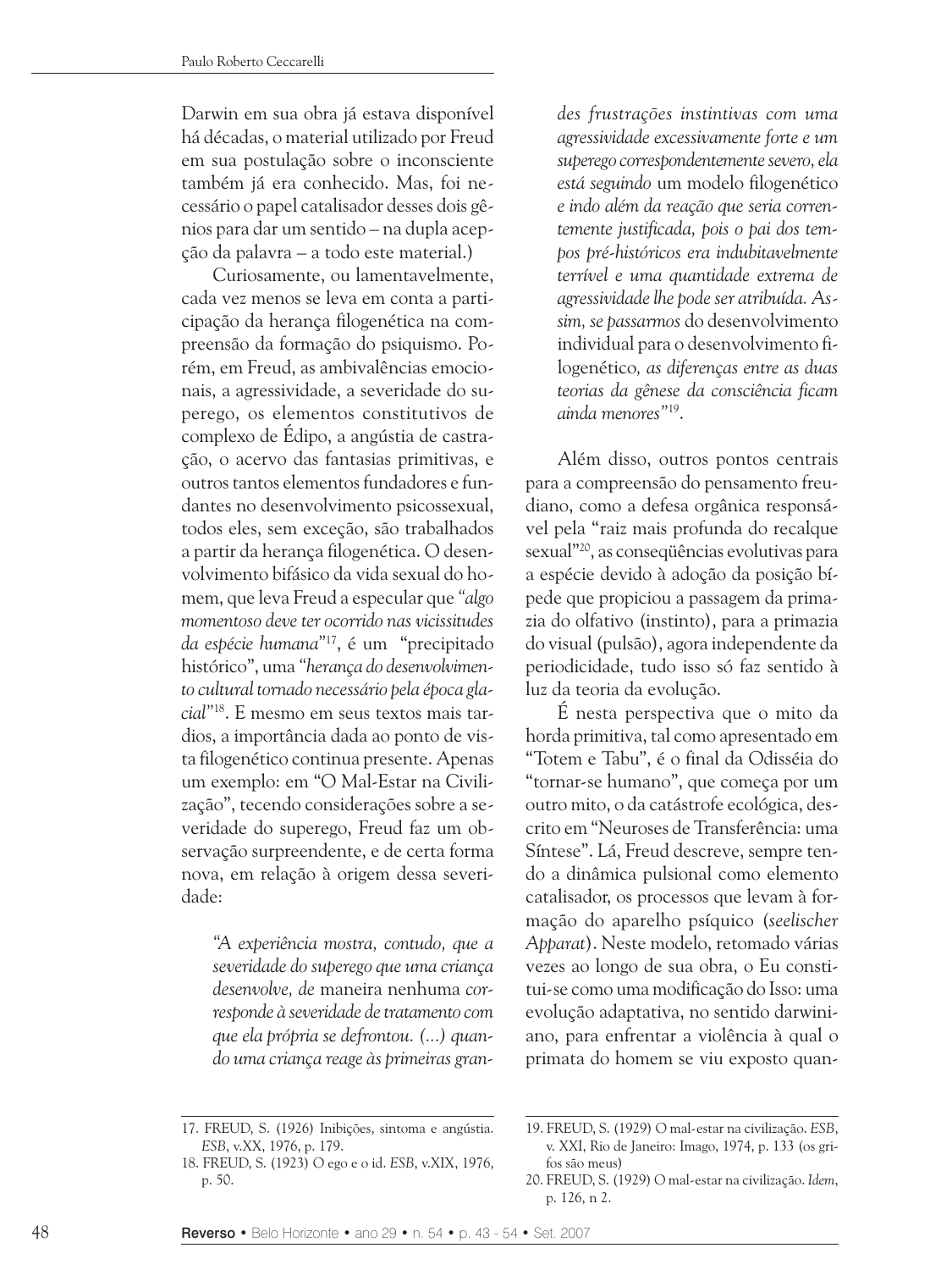do das mudanças provocadas por uma catástrofe ambiental. Para dar conta das transformações tanto internas (as demandas de satisfação deixaram de ser atendidas) quanto externas (o meio ambiente tornou-se hostil), foram necessárias profundas reorganizações psíquicas. Em cada momento desse longo processo evolutivo (a filogênese), que é repetido por cada novo bebê do homem (a ontogênese), a pulsão organizou-se da melhor maneira que pôde a fim de evitar o sofrimento psíquico do qual não podemos escapar (a menos que recorramos a algum "amortecedor de preocupações"<sup>21</sup> para mascarar as exigências pulsionais). Cada uma dessas organizações, cada posição da dinâmica pulsional, é traduzida por Freud<sup>22</sup> dentro da nomenclatura médica vigente: neurose de angústia, de conversão, obsessiva, psicose, hebefrenia, melancolia, Mas, em momento algum Freud refere-se às posições pulsionais em termos de estruturas fixas. Para ele, em "Neuroses de Transferência: uma Síntese", as neuroses, as perversões e as psicoses são modos de organização do Eu frente às exigências pulsionais.

Embora, em muitos aspectos, alguns pressupostos darwinianos não se sustentem mais, suas idéias centrais relativas à evolução continuam com uma atualidade desconcertante sobretudo no campo da biologia e da genética<sup>23</sup>. Segundo os biólogos, o estudo do desenvolvimento embrionário permite perceber tracos fugazes, distantes e imprecisos das metamorfoses que nos fizeram nascer<sup>24</sup>. E não podemos nos esquecer que, para Freud<sup>25</sup>, o campo biológico desempenha o papel de fundo subjacente para o campo psíquico.

## Estruturalismo e psicanálise

Embora a palavra estrutura (Struktur) apareça repetidamente no original do texto freudiano, seria ingênuo dizer que o uso que ele fez do termo é o mesmo que hoje se faz dele. O exemplo mais citado da ocorrência da palavra é a célebre frase na qual, conjeturando sobre o aparecimento de um estado patológico, Freud escreve:

"Se atiramos ao chão um cristal, ele se parte, mas não em pedaços ao acaso. Ele se desfaz, segundo linhas de clivagem, em fragmentos cujos limites, embora fossem invisíveis, estavam predeterminados pela estrutura (Struktur) do cristal"26.

Assim, se entendermos "estrutura" como a forma com que os elementos de uma determinada teoria se organizam por exemplo, a teoria dos conjuntos -, podemos dizer que a metapsicologia freudiana foi, desde suas primeiras formulações, uma teoria estrutural. O "Projeto para uma Psicologia Científica" (1895) é exemplar. Nele, Freud propõe uma teoria de funcionamento de um sistema, o aparelho psíquico (seelischer Apparat), a partir de partes interdependentes em constante inteiração.

Já o estruturalismo designa uma das mais importantes correntes de pensamento da segunda metade do século XX que conheceu grande sucesso na França, a partir dos anos sessenta – logo, posterior a Freud -, em reação ao existencialismo e ao humanismo<sup>27</sup>. O estruturalismo privilegia, na análise e compreensão de seus

<sup>21.</sup> FREUD, S. (1929) O mal-estar na civilização. Idem, p. 97.

<sup>22.</sup> FREUD, S. (1928) Neuroses de transferência: uma síntese. Rio de Janeiro: Imago, 1987.

<sup>23.</sup> Dois exemplos recentes: AMEISEN, J-C. La sculpture du vivant. Paris: Seuil, 2003. & LA RECHER-CHE (org.) Homo Sapiens: L'odyssée de l'espèce. Paris: Tallandier, 2005.

<sup>24.</sup> AMEISEN, J-C. La sculpture du vivant. Idem.

<sup>25.</sup> FREUD, S. (1929) Análise terminável e interminável. ESB, v.XXIII. Rio de Janeiro: Imago, 1975.

<sup>26.</sup> FREUD, S. (1933) A dissecação da personalidade psíquica, Conf. XXXI. Idem, p. 77.

<sup>27.</sup> AUFFRET, D. Structuralisme et psychanalyse. In: DE MIJOLLA, A, (org.), Dictionnaire International de la Psychanalyse, Paris: Calmann-Lévy, 2, 2002, p. 1646.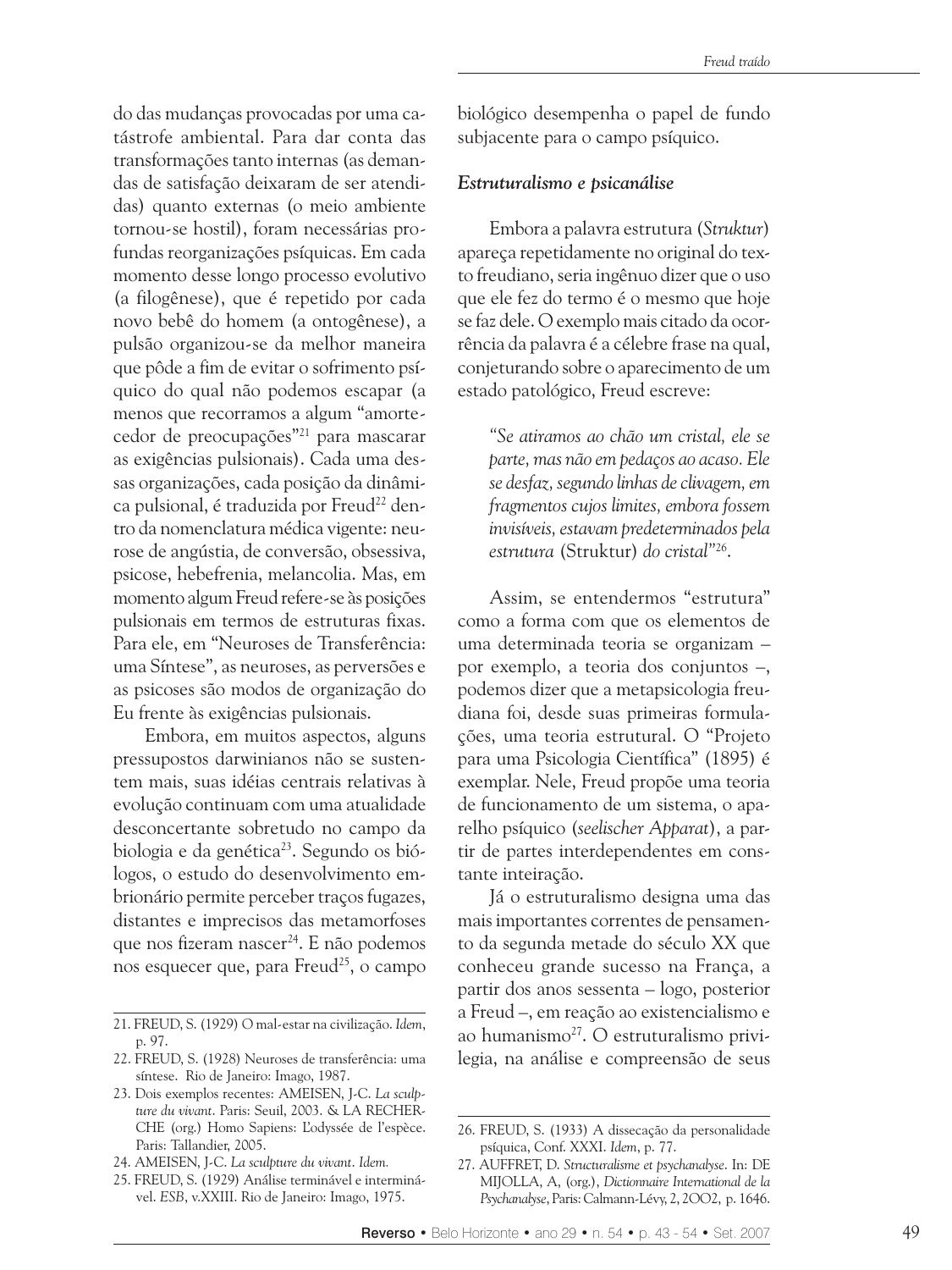objetos de estudo, a estrutura que produz os efeitos que observamos. Oriundo da lingüística de Ferdinand de Saussure e das escolas de Praga e de Moscou, o estruturalismo expandiu-se por diversos campos. Dentre seus representantes ilustres encontram-se o lingüista Roman Jakobson, o antropólogo Claude Lévi-Strauss, o filósofo Michel Foucault, o marxista Louis Althusser, o escritor e crítico literário Roland Barthes e o psicanalista Jacques Lacan.

Foi Lacan quem, radicalmente, trouxe o estruturalismo para a psicanálise. Ele retorna a Freud com um arsenal epistemológico inexistente na época do mestre de Viena. As posições teórico-clínicas de Lacan são inseparáveis das premissas do estruturalismo ainda que, no final de sua obra, ele trace caminhos próprios. O inconsciente, estruturado como linguagem, constitui a estrutura paradigmática do psiquismo: um sistema de signos onde cada um tira sua significação em função do lugar que ele ocupa no conjunto. Com a introdução dos matemas, do anel de Moebius e do nó borromeano, Lacan concebe três tipos de estruturas entendidas como modalidades de funcionamento do conjunto: a estrutura neurótica, marcada pelo recalque (Verdrängung); a estrutura perversa, engendrada pela recusa (Verneinung); e a estrutura psicótica, produzida pela forclusão (Verwerfung). É, também, a premissa estrutural que permitiu a Lacan introduzir mudanças radicais e profundas na condução do tratamento: o tempo lógico, a necessidade do diagnóstico diferencial para a determinação da direção do tratamento, dentre outras. Expedientes impossíveis de encontrarem respaldo nas posições – evolutivas – que sustentam os textos freudianos.

A partir destas considerações, vemos quanto é incorreto falar de estrutura, tal como entendida pelo estruturalismo e introduzida na psicanálise por Lacan, nos textos de Freud. Expressão como "a estru-

tura do narcisismo em Freud" só faz sentido se acrescentarmos uma frase do tipo "tal como entendida por Lacan". Estas considerações, longe de constituírem um preciosismo anacrônico, são importantes se quisermos manter vivo e reconhecer o verdadeiro valor e a originalidade do pensamento freudiano.

Evolucionismo e estruturalismo: duas formas de tratar o fenômeno psíquico, duas epistemologias, duas teorias (é sempre bom lembrar que são teorias e não verdades) cuja superposição é problemática. Todas as duas apareceram em um contexto social preciso e historicamente datado. Nada impede, é claro, que façamos correlações, analogias, mas não podemos complementar certos pontos de uma teoria com outra: campos diferentes não se comunicam facilmente. Seria como ler certas passagens de Newton à luz da teoria da relatividade. Pode-se fazê-lo, mas aí não estamos mais em Newton. Estranha-me quando ouço em congresso, ou leio em textos, afirmações do tipo: "Lacan deu prosseguimento ao que Freud não terminou", ou ainda "coube a Lacan formular o real cujo caminho fora apontado por Freud...". Tais afirmações são, no mínimo, pretensiosas. A "História do Movimento Psicanalítico" é marcada, desde seu início, por rupturas e dissidências muitas delas radicais. Onde estaria a psicanálise hoje se, por algum motivo, Jung tivesse sido o herdeiro que Freud tanto esperava? Que teoria teríamos hoje, como entenderíamos a clínica, se textos como "O Narcisismo: uma introdução" - escrito para opor-se às posições de Jung – ou "O Mal-Estar na Civilização", ou ainda "Moisés e o Monoteísmo", não tivessem sido escritos? Como estaríamos pensando a psicanálise sem o dualismo pulsional? Não sabemos. Nada nos garante que se Freud tivesse vivido o suficiente para conhecer o estruturalismo, ele teria abraçado esta teoria. Pode ser que sim, pode ser que não. Como sabê-lo? As grandes e inestimáveis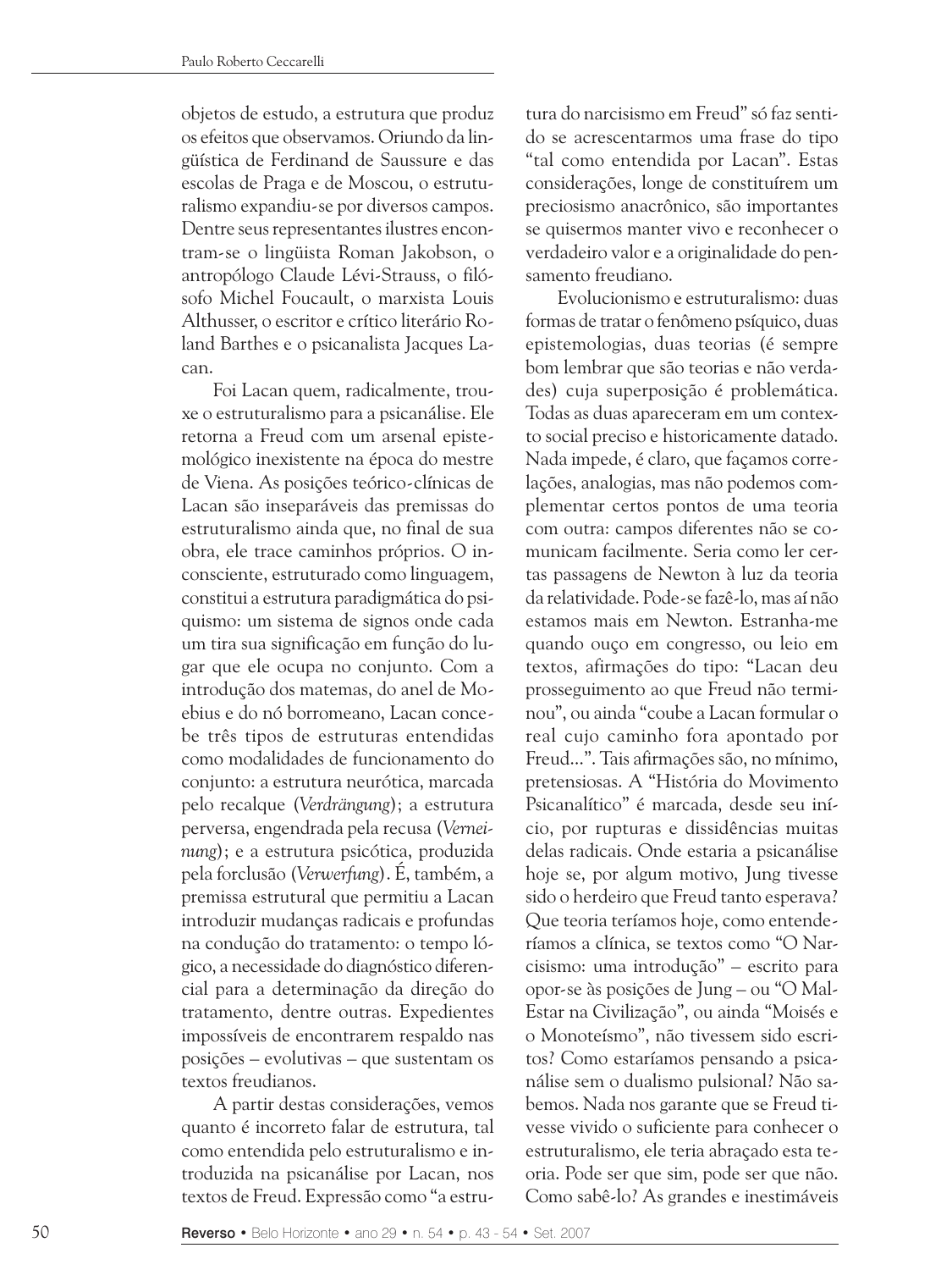contribuições à psicanálise trazidas por Lacan são indiscutíveis. Mas, ao fazê-las, utilizando as novas lentes de leitura pertencentes a outras teorias, o objeto de investigação foi, inevitavelmente, modificado: ao darmos novo significado a um fenômeno, ao nomeá-lo, homem e fenômeno se modificam.

## Normal e patológico

Tudo isto tem desdobramentos na concepção de normal e de patológico. Em Freud, tais categorias classificatórias são sempre tratadas em termos dos movimentos dinâmicos que sustentam os investimentos de energia, ou de suas estagnações:

"... a cura de crises paranóicas residiria não tanto numa solução e correção das idéias delirantes, quanto numa retirada delas da catexia que lhes foi emprestada. As alternações entre melancolia e mania, entre uma cruel opressão do ego pelo superego e uma liberação do ego após essa pressão, sugerem um deslocamento de catexia desse tipo; tal deslocamento, ademais, teria de ser introduzido para explicar um grande número de fenômenos que bertencem à vida mental normal"<sup>28</sup>.

É na patologia da vida mental – no excesso das paixões – que a psicanálise efetua suas observações na tentativa de "discernir o que é normal nos isolamentos e deformações do material patológico"<sup>29</sup>. É no terreno do patológico, e não no do normal, que "o analista se sente heimlich, em casa (...) para propor um teoria dos processos psíquicos"30.

Dentre estes inúmeros processos cujo funcionamento a psicanálise desvendou, alguns são considerados patológicos e outros encaixam-se na "diversidade dos acontecimentos normais". Entretanto, as fronteiras entre os dois não estão nítidas, posto que os mecanismos que os constituem são, em grande parte, os mesmos. O que importa, de fato, é saber se "as alteracões em apreco se realizam no próprio ego ou se se confrontam com ele como estranhas a ele – caso em que são conhecidas como sintomas"<sup>31</sup>. Ou seja, se um processo psíquico é familiar (heimlich) ao Eu (Ich) -, ele faz parte dos acontecimentos normais; se, no entanto, este processo é estranho (unheimlich) ao Eu (Ich), logo uma formação do Isso (Es), ele é considerado um sintoma. Retomamos, por outro caminho, a máxima analítica: Wo Es war, soll Ich werden.

A dialética normal/patológico ganha contornos interessantes, como observa Assoun<sup>32</sup>, no texto freudiano "Suplemento Metapsicológico à Teoria dos Sonhos". Logo na primeira frase, Freud sugere que nossa compreensão das afecções patológicas ganharia muito se comparadas a "protótibos normais"<sup>33</sup> de estados afetivos. Nesta perspectiva, os estados patológicos surgiriam quando algo produziu uma modificação nos protótipos normais. Este algo, divisor que marca a diferença, é o Narcisismo que, em função de como ocorre o investimento libidinal, provoca tanto os protótipos normais quanto os estados patológicos. Temos, então, o luto e, em contrapartida, a melancolia que se diferencia essencialmente do luto pela regressão [da libido] narcísica que ela provoca. O so-

<sup>28.</sup> FREUD, S., (1927) O humor. ESB, v. XXI. Rio de Janeiro: Imago, 1974, p. 193 (os grifos são meus) 29. FREUD, S. (1927) O humor. Ibid.

<sup>30.</sup> ASSOUN, P-L. S. Malaise de la recherche, recherche sur le malaise. Le normal et le pathologique en psychanalyse. In Recherches en Psychanalyse, Paris, 2006, 5, p. 15.

<sup>31.</sup> FREUD, S. (1939) Moisés e o monoteísmo. ESB, v.XXIII. Rio de Janeiro: Imago, 1975, p. 148.

<sup>32.</sup> ASSOUN, P-L. S. Malaise de la recherche, recherche sur le malaise. Le normal et le pathologique en psychanalyse. In Recherches en Psychanalyse. Idem.

<sup>33.</sup> FREUD, S. (1915) Suplemento metapsicológico à teoria dos sonhos. ESB, v.XIV, Rio de Janeiro: Imago, 1974, p. 253 (sublinhado no original)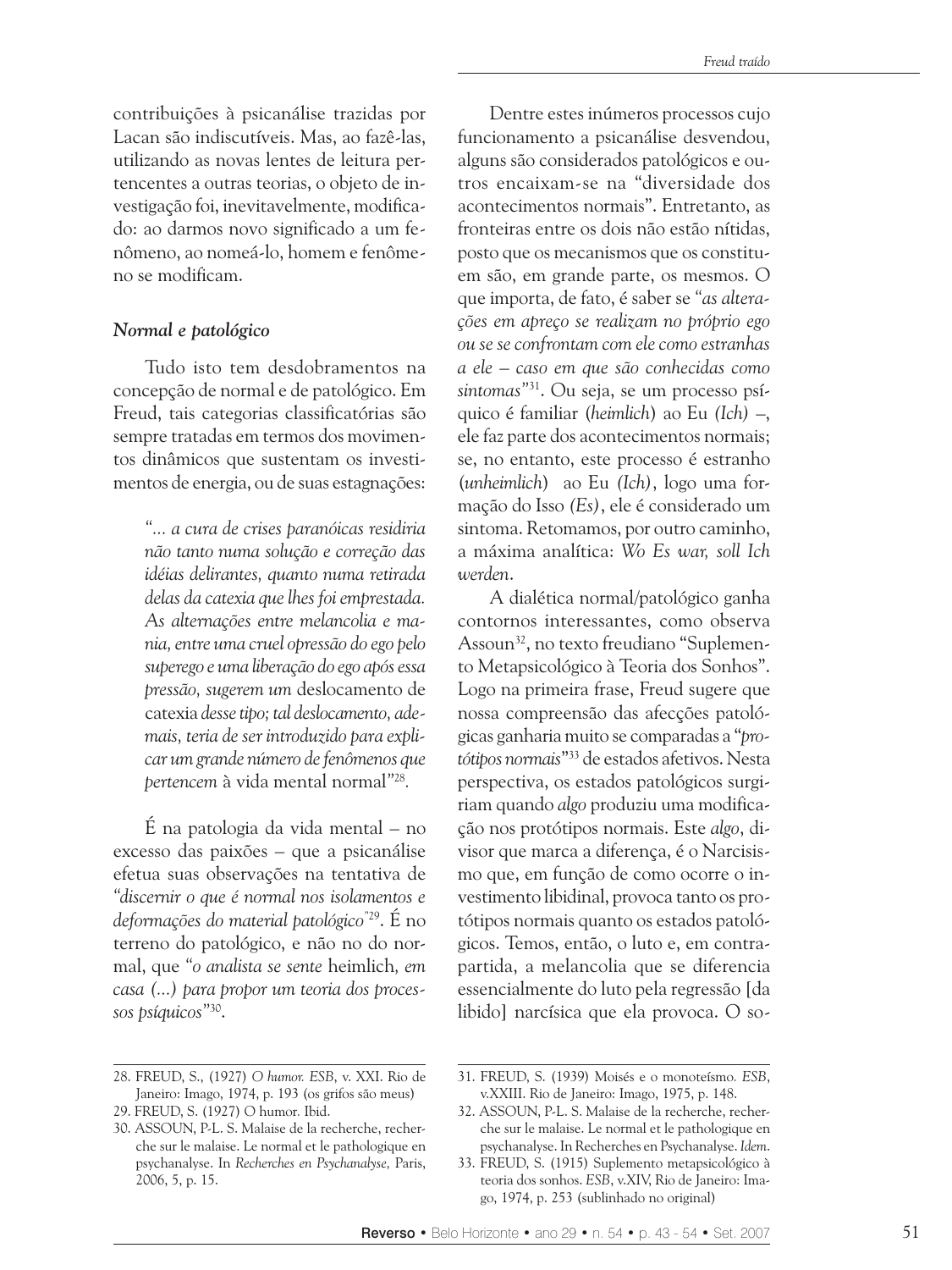nho e o delírio, a relação objetal e a narcísica, enfim, o normal e o patológico. Em todos estes casos é o ponto de vista dinâmico, a localização da libido, que está em causa.

O normal, entendido como uma organização libidinal familiar ao Eu e não uma norma cujo desvio geraria a patologia, é definido de outra forma quando analisado a partir da neurose e da psicose. Partindo da patologia, e não do normal, Freud chega ao "comportamento 'normal' ou 'sadio'" após um longo debate sobre como a realidade é tratada nestas duas organizações psíquicas.

Chamamos um comportamento de 'normal' ou 'sadio' se ele combina certas características de ambas as reações - se repudia a realidade tão pouco quanto uma neurose, mas se depois se esforça, como faz uma psicose, por efetuar uma alteração dessa realidade. Naturalmente, esse comportamento conveniente e normal conduz à realidade do trabalho no mundo externo: ele não se detém. como na psicose, em efetuar mudanças internas. Ele não é mais autoplástico, mas aloplástico"34.

## Considerações finais

Os pontos que privilegiei neste trabalho são os que me pareceram mais importantes por constituírem, a meu ver, os que mais se distanciam daquilo que se lê em Freud. Os outros que citei no início deste texto – "a função paterna em Freud", "o conceito de falo em Freud" - poderiam igualmente ser discutidos dentro das mesmas premissas que utilizei. Assim, embora a questão do pai seja central na obra de Freud, falar em "função paterna em Freud" é um salto para o qual não encontramos

apoio nos textos freudianos. O próprio nome da função – *baterna* –, de forte conotação ideológica, tende a preservar o culto milenar da figura do pai, transformando a psicanálise em uma defensora da autoridade paterna cuja ausência explicaria todos os males. (A psicanálise como uma Weltanschauung?). O próximo passo seria ditar as condições estruturais "ideais" para uma travessia satisfatória, leiase normalizante, do Édipo e entender as categorias de neurose, psicose e perversão como estruturas fixas e imutáveis.

Quanto ao conceito de falo em Freud, ele, também, não encontra sustento metapsicológico em sua obra. Basta lembrarmos que foi a separação pênis/falo que permitiu a Lacan falar de castração simbólica e dar uma interpretação, sem dúvida genial, ao complexo de castração. Já para Freud, a castração, ou melhor, a angústia de castração terminaria quando, na adolescência, a realidade material pênisvagina substitui a realidade psíquica fálico-castrado. Este e outros pontos serão aprofundados posteriormente.

Meu propósito neste texto foi o de lembrar quanto Freud e as premissas psicanalíticas que ele propõe têm sido cada vez mais negligenciados. Não se trata, repito, de negar a importância das contribuições de outros autores para o avanço da revolucionária teoria inaugurada por Freud. Entretanto, quando o estudo dos textos de Freud é relegado a um segundo plano, a uma "bibliografia complementar", os conceitos de Freud correm o risco de serem adulterados fazendo com que a originalidade da psicanálise siga o mesmo destino. o

#### FREUD HAS BEEN BETRAYED

#### Abstract

This paper stimulates a discussion on an increasingly frequent form of betrayal, which consists of attributing to Freud a number of concepts and theoretical positions, which are

<sup>34.</sup> FREUD, S., (1924) A perda da realidade na neurose e na psicose. ESB, v.XIX, 1976, p. 231 (sublinhado no original)